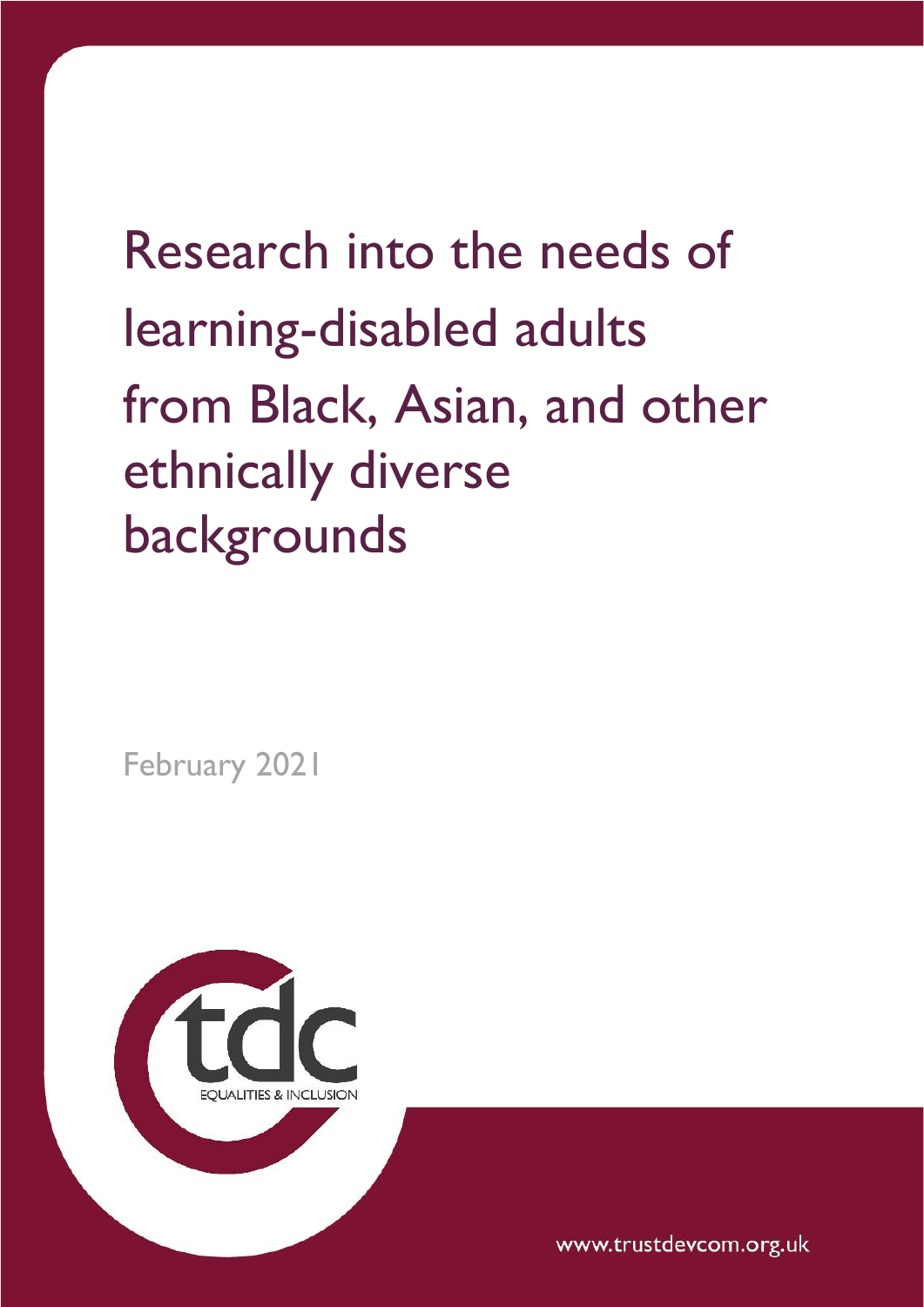## **1. Introduction & Background**

Funded by Brighton and Hove City Council, this research project sought to assist the Council's development of a plan/strategy for the City's adults with learning disabilities from Black, Asian, and other ethnically and culturally diverse backgrounds.

The Council wish to ensure they are aware of areas of concern, and matters considered important for adults with learning disabilities and their families. Armed with this knowledge the Council can take them into consideration in developing the plan. The plan is being produced with support from other organisations in the city whose remit includes supporting adults with learning disabilities.

## **2. Research Methodology**

Time and resources do not allow for a long qualitative or quantitative consultation methodology. Therefore, the methodology maximised achieving the consultation objectives within the context of a focused qualitative methodology.

Due to time and budgetary limitations, it was not possible to conduct a demographic stratification for the research sample. It was decided to conduct nine, one-to-one qualitative interviews with adults with a learning disability. The final sample was as follows:

**Age**:  $7 = 18 - 24$  $2 = 25 - 35$ 

**Gender** 5 = Female

 $4 = Male$ 

**Ethnicity**

- 5 = Asian (Indian, Pakistani Bangladeshi, other)
- 2 = Black (Caribbean, African, other)
- 2 = Ethnic Arab (Middle Eastern: Syrian Iranian, Iraqi, Egyptian)

With the exception of two interviews, all the respondents had carers accompanying them when conducting these interviews.

In addition to the nine learning disabled respondents, three interviews were conducted with senior representatives from voluntary sector providers of services to adults with learning disabilities. None of the three organisations provided culturally or ethnical diverse focused

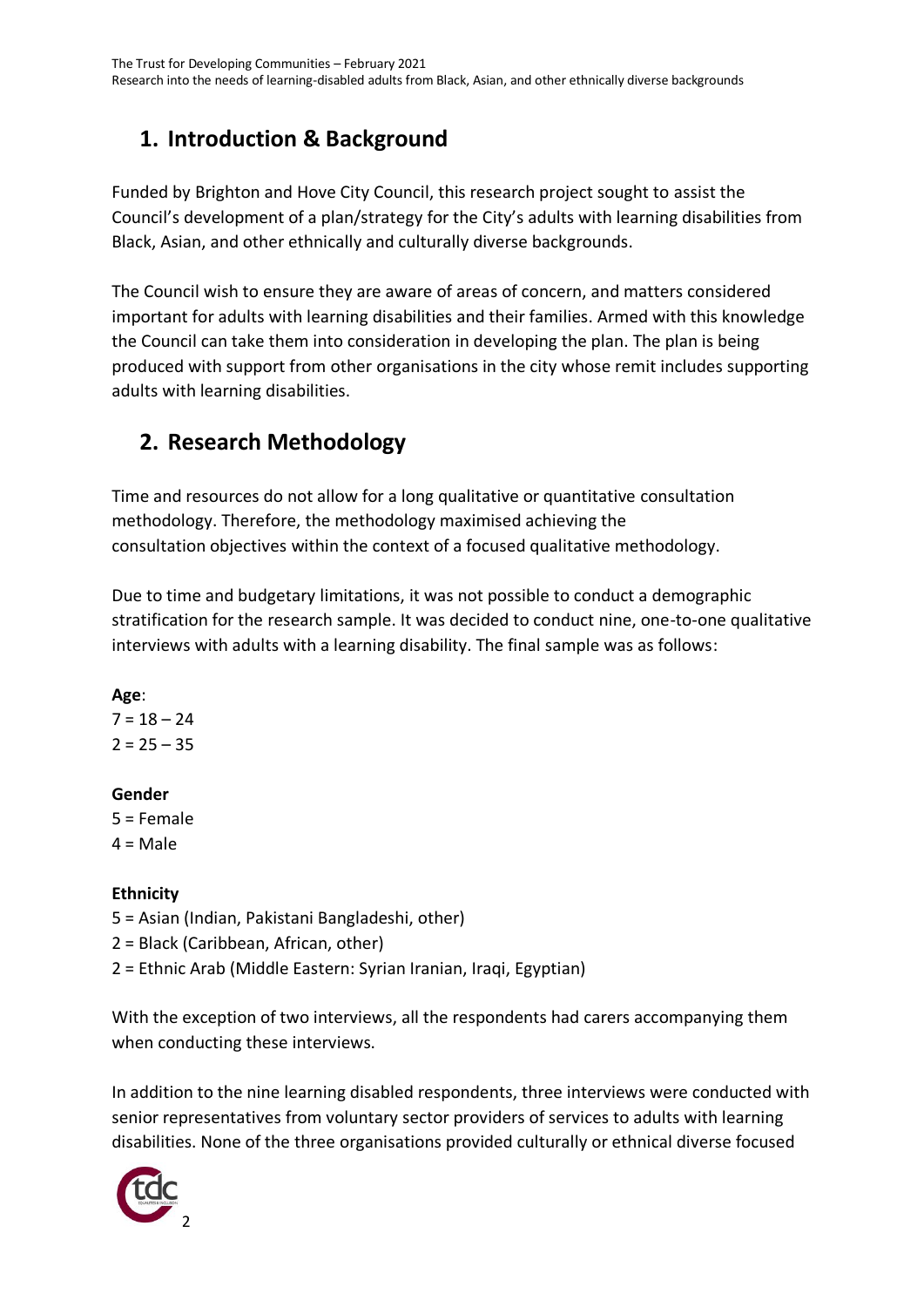or specialist services, but all were well established in the City and well regarded for the services they provided. The three organisations were:

- Grace Eyre
- Stay Up Late
- Speak Out.

Service providers were included in the consultation to obtain their organisational perceptions of support and service need for learning-disabled adults who are from Black, Asian or another ethnically or culturally diverse background.

The interviews were conducted by four experienced members of the Trust for Developing Communities' Equalities team and took place between 19 December 2020 - February 5th. 2021. The research was conducted during the COVID-19 national lockdown of winter 2020- 21. Due to social distance restrictions all interviews took place using video calling technology. It should be noted that the increase in the COVID-19 transmission during this period and the heightened general concern it prompted had an impact on the extent the project was able to engage respondents. Recruitment took longer than had been initially anticipated. Further as the pandemic was dominating many aspects of collective and individual life, for some respondents there was a slight reluctance to express certainty about what types of services they can expect or might be possible in the future. Such was the importance of and strict adherence to the most recent national lockdown, for some respondents thinking about and discussing past experiences or future hopes was challenging.

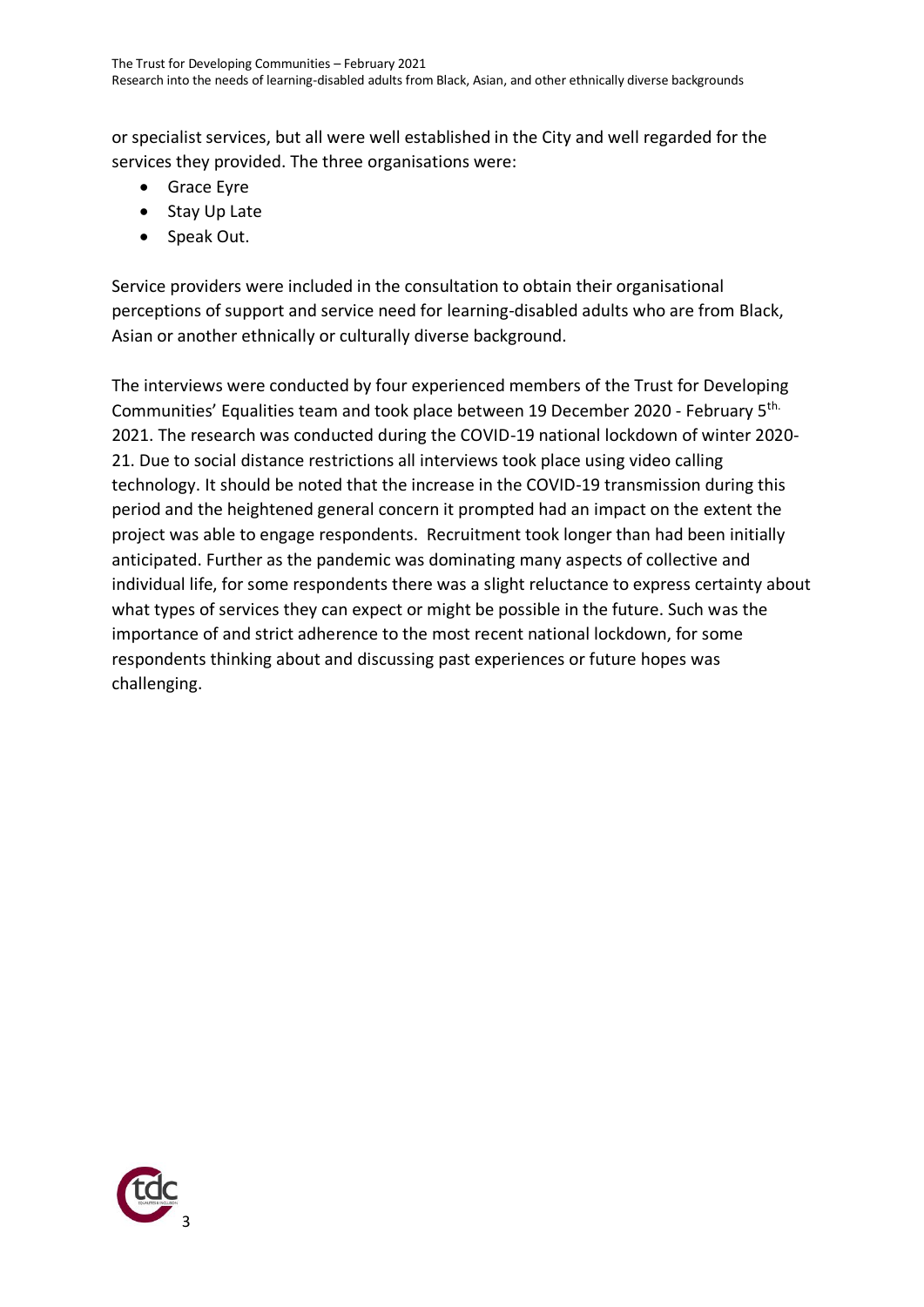# **3. Summary and Recommendations**

Perhaps not surprisingly the findings from this short consultation have highlighted a number of complexities as well as contradictions.

### **3.1. Consultation process**

Although the consultation has provided highly useful information and insights it is perhaps the case that in-depth consultations with people with learning disabilities might benefit from an alternative approach - one that seeks, over time to get to know them and their lives better, building trust and a broader awareness of their lives and circumstances. The customary consultations like this, with objectives of establishing awareness, answers and solutions from a singular consultation process may not be the most effective with this cohort. Instead, a more gradual, on-going, socially engaging approach could yield improved outcomes. This is as opposed to asking a set of generic questions in a one-off exercise.

### **3.2. Awareness of services**

Amongst respondents there was low awareness of the range of services available to learning-disabled adults. Naturally, this represents a significant problem for them in assessing need as well as opinions. Therefore, consideration should be given to how methods of marketing, promotion and communicating to these groups can be improved and made more effective. A more targeted approach may yield results. This might include community advocates for services, word-of-mouth techniques and use of diverse people/faces in advertising materials. It is understood that some service providers have already begun to research and undertake new approaches to marketing to attract ethnically and culturally diverse service users.

Consideration should also be given to working with a range of providers throughout the city who share the same aim of seeking to attract to their services learning disabled adults from ethnically and culturally diverse backgrounds. By pooling resources, ideas and initiatives and then pulling together common objectives it is possible that overall, the impact may be greater. Further, it is likely that producing some basic information in other popular languages would also contribute to increasing awareness.

## **3.3. Ethnically and culturally specific services**

The study was not conclusive on the extent to which respondents felt there should be dedicated services for learning disabled adults from ethically and culturally diverse backgrounds. Nevertheless, there clearly is a view that culturally and ethnically sensitive factors should be assessed when services are being planned and considered. Moreover, provisions should exist that allows a person to receive ethnically and culturally sensitive support should they request it.

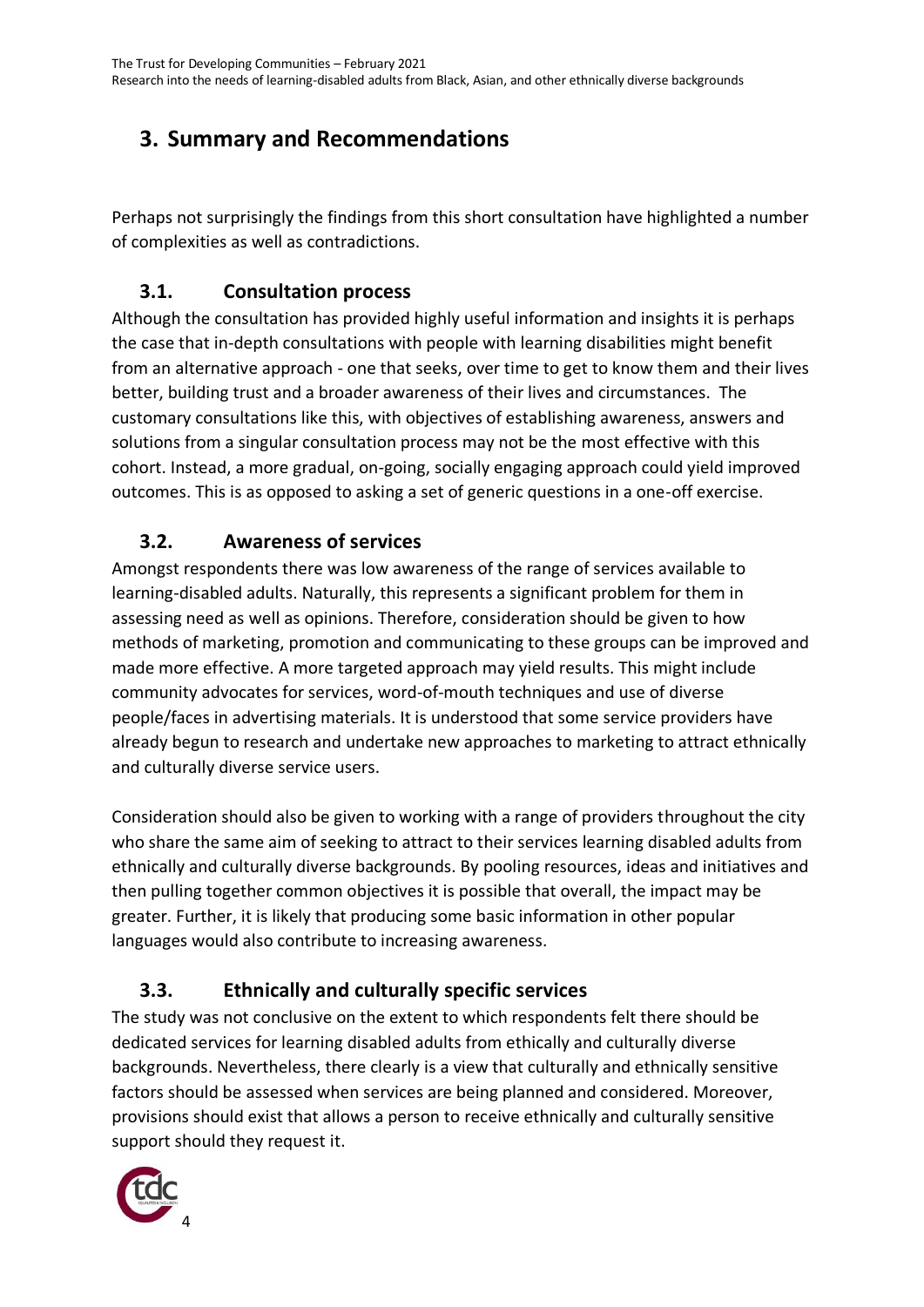## **3.4. Race and ethnicity: Learning disability**

There was a belief among most respondents that in society there is a lack of understanding of the overall needs of people with learning disabilities. This lack of understanding can translate into narrow attitudes and perceptions and ultimately discriminatory behaviour. These circumstances caused many to feel that there was a stigma attached to having a learning disability. This in turn made some believe it was better for them not to venture too far into wider society. Further, many who did go out socially where consciously choosing to engage in areas where they would not feel different. Therefore, they socialised with other learning-disabled adults. Interestingly, race and ethnicity were not primary factors for many of those who sought to socialise. It did not appear to be the case that these respondents were seeking ethnically and culturally specific social engagement and activities. Instead, being amongst people they considered to be more like them and accepting of their learning disability appeared to be more important than the race or ethnicity of the people they socialised with. Therefore, as services are planned to engage more with learning disabled adults from ethnically and culturally diverse background, the messages should be more focused on learning disability than race/ethnicity.

### **3.5. Families and carers**

This consultation also found that amongst some respondents they felt that their family had difficulty in understanding and dealing with them and their learning disability. One respondent said their parents struggled to find a balance that reflected their concerns for their safety and well-being but also allowed the opportunity for them to go out, socialise and live the life they wanted. However, for some parents an additional concern for them was that race and ethnicity could compound the problems and discrimination experienced. Thus, their actions were a reflection of a desire to protect their child.

Some parents had felt concerned once their child became an adult and no longer had routine support from social services. When support from social services was expected to be minimal, some family carers were initially concerned they would find it difficult to meet all the needs of their now adult child. In a few cases this was still an ongoing concern. They felt alternative options and availability for support appeared to be in short supply.

Whilst many recognise the necessity of the reduction in social services support, it was also felt that efforts could be made to increase awareness and understanding about how they can identify suitable opportunities for support. This would create engaging and fulfilling lives as their children move into adulthood. Consideration should be given to ensure parents and young adults with a learning disability are supported to identify and devise personal goals and objectives that will contribute towards leading active and fulfilling lives.

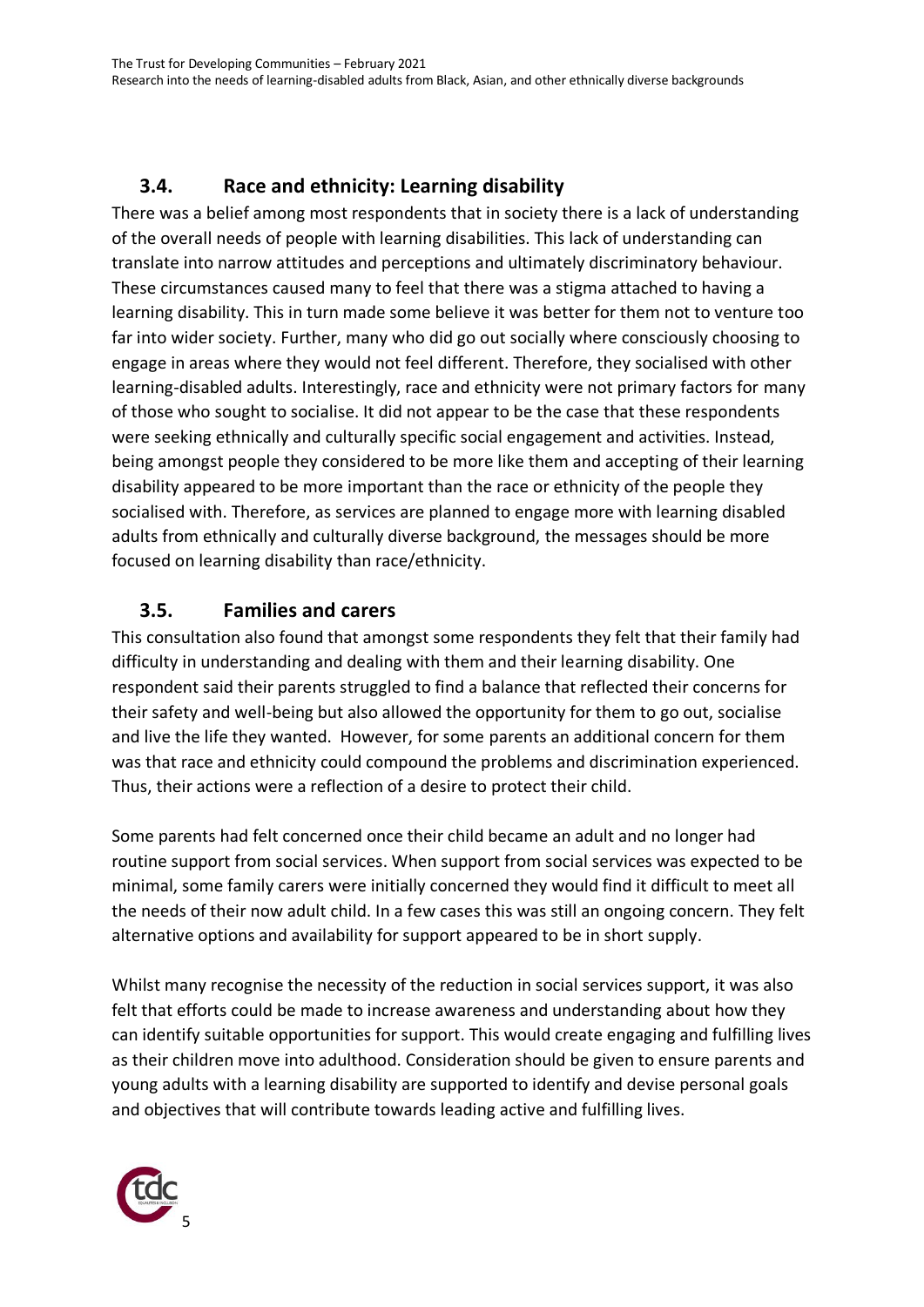There were a couple of cases amongst respondents where is it was clear that the family of the person with a learning disability had struggled to identify the best to support them. In these instances it would be prudent to ensure that all are aware of the services that are available to support individuals and the carers.

Those with learning disabled adults and children whose first language is not English are likely to require additional support. Unlike those who can understand and comprehend the processes and services available, those whose first language is not English will need to rely on others to ensure they have access to the information they need. However, as this condition is one that causes some degree of stigma in certain cultures, parents may not always be forthcoming in seeking help. A danger could be they do not seek to get help or receive support/advice from poor (e.g. inaccurate) sources. Therefore, efforts should be made to ensure that there are no language barriers that inhibit an accurate understanding of the range of services that exist to support adults with learning disabilities

## **3.6. Complex and profound needs**

The issue regarding the needs of those with complex needs have been well documented. Nevertheless, it appears that there still exists a perception that more can be done to ensure there is a suitable range of services to meet the needs of this particular group. One respondent had complex needs and felt they had minimal contact with support services. No doubt this area represents an on-going area of concern for all stakeholders and one that requires further specific research and resources.

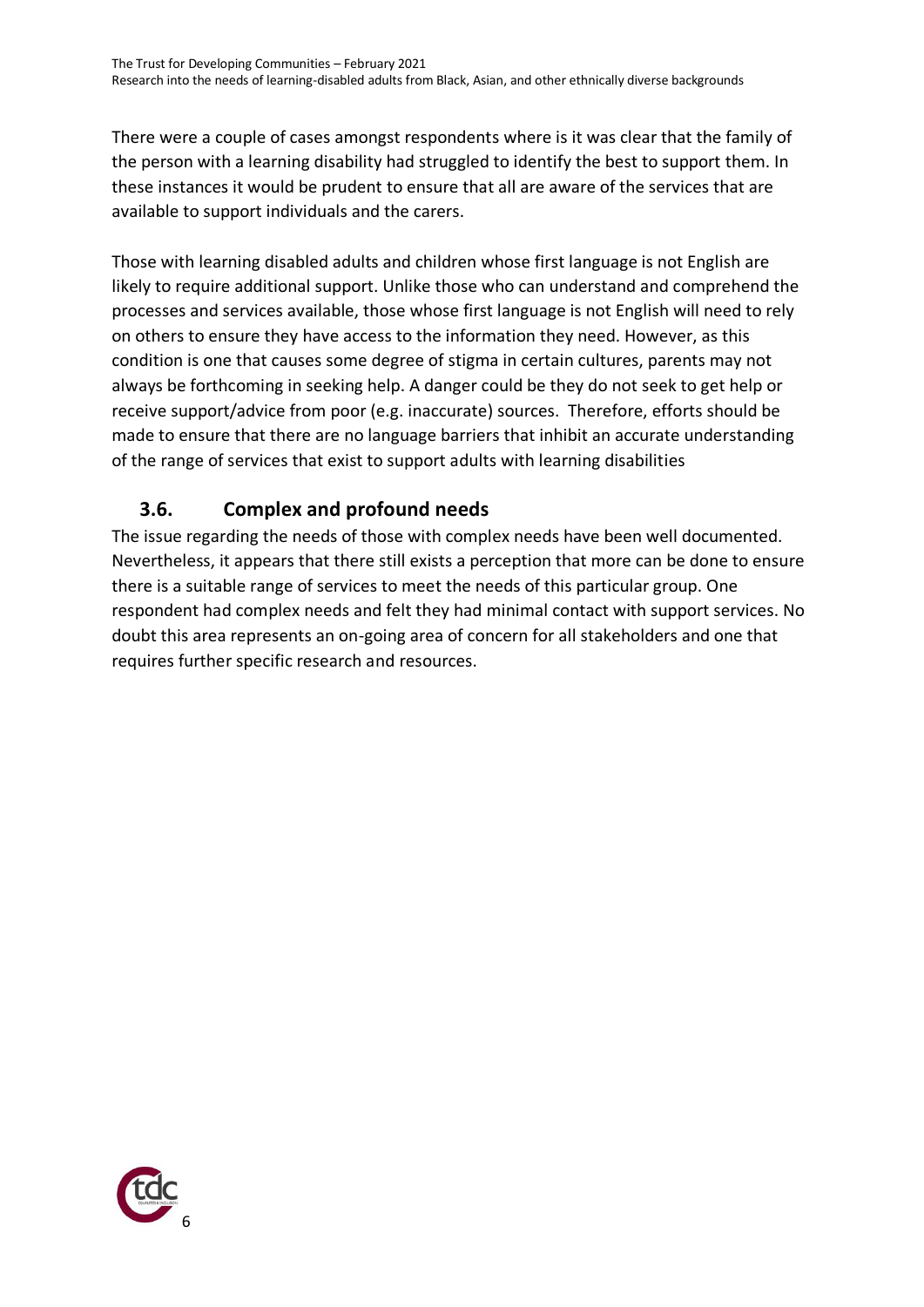# **4. Main Findings**

#### **4.1. Personal life and activities**

Respondents were asked to give examples of how they typically spent their time, including examples of the things they enjoyed doing.

In discussing how they use their free time there was roughly a 50:50 split between those who had minimal socially active lives outside their immediate circle of family or friends, and those who routinely use one or range of a provider services offering social activities and wellbeing support.

Those who said they tended not to socialise much outside immediate family and friends gave a range of reasons, which included:

- Confidence levels
- Fearful of experiencing discriminatory attitudes or hostile behaviour towards them
- Preference and strong attachment to focusing on immediate family
- Receives guidance and support from a social prescribing service as well as a mentor
- Unsure of what services were safe and available to them
- Lack of services that reflect their (complex) needs

Also included in this response was a perception that their learning disability was not strictly speaking an obstacle to the extent to which they might want to socialise. Reluctance to socialise, reflected the fears, restrictions and barriers imposed by family members on them. In these cases, it was easier to succumb to the wishes and preferences of their family.

The respondents from the service providers when considering the extent to which they engaged with learning disabled adults from Black, Asian, and other diverse communities all stated that naturally they did. Nevertheless, each to varying degrees felt the relative low number of people from these backgrounds who used their services was for them a cause of concern. A survey conducted by one of the service provider respondents estimated the proportion of people from Black, Asian, and other minority ethnic backgrounds that there were in Brighton with a learning disability. They acknowledged the actual number of people from these backgrounds who used their service was substantially lower than the local percentage.

All three stated they were considering actions and initiatives that they hoped would raise awareness and attract services users from these backgrounds to their provisions. However, there was a degree of uncertainty of how successful these interventions might be, and a perception that significant increases in ethnically and culturally diverse services users could take time to achieve.

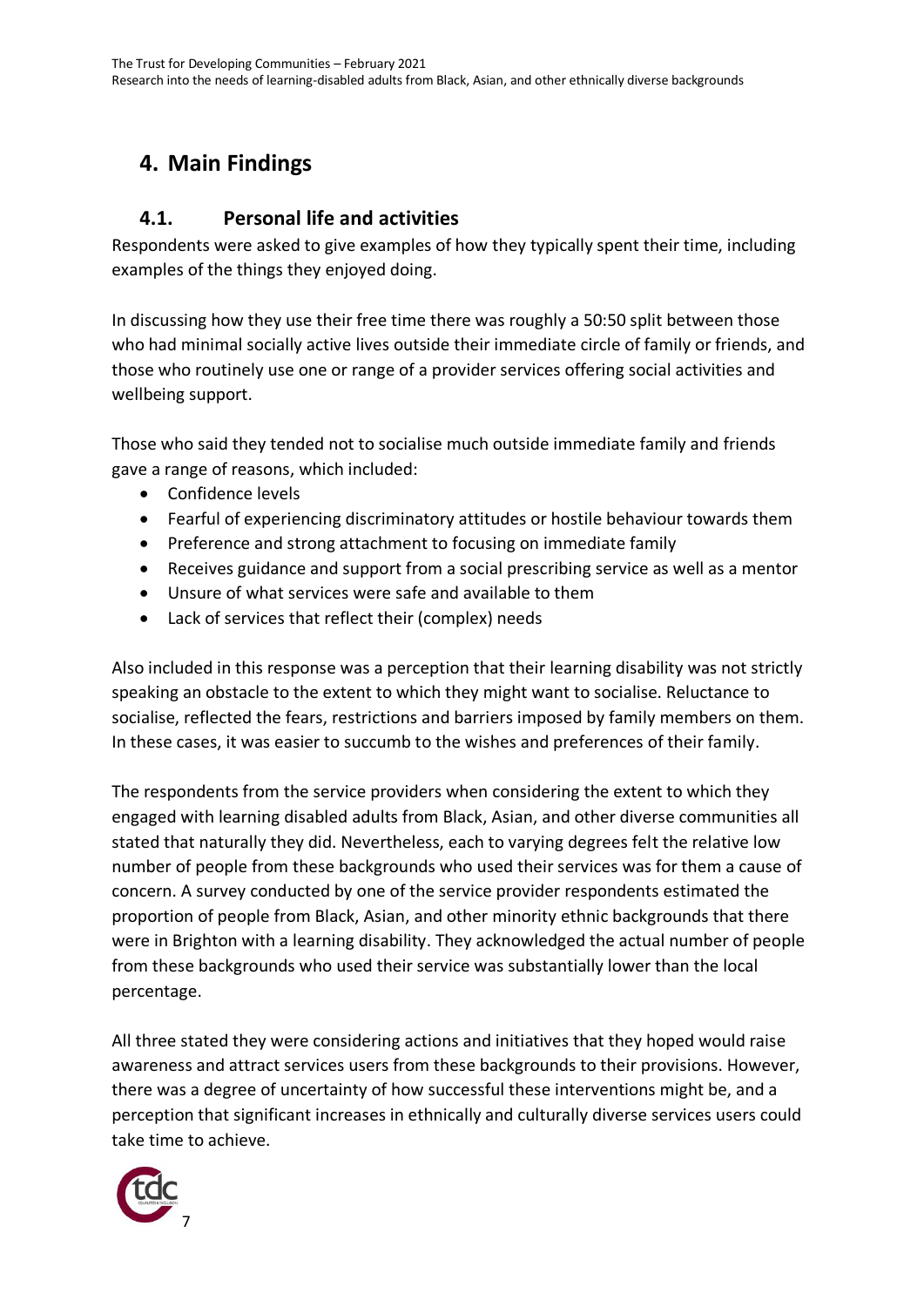The respondents who were more socially active in their lives also listed a range of reasons why and gave example of what they liked to do. Also, there were mentions for each of the three service providers amongst those who liked to socialise. Activities respondents enjoyed included:

- Becoming involved and associated with different community groups and organisations (culturally specific and non-culturally specific).
- Meeting friends (usually others with a learning disability)
- Shopping, usually with friends
- Attending day and activity centres

A common factor in all those who expressed a desire and willingness to socialise appeared to be a determination not to overtly let the label of learning disability heavily restrict what they wished to do. Interestingly many in this category tended to avoid using or describing themselves as learning disabled. Although many carefully chose which activities and services they used to socialise, their rational was as much about what the activity offered as it was a service designed specifically for learning disabled adults. Nevertheless, it was noted most did not socialise widely with people who were not learning disabled.

All service provides spoke of and acknowledged the importance of providing quality and responsive services for learning disabled adults. Further, all felt it was important to take a holistic approach. They acknowledged the importance of health and social well-being, ensuring access to leisure, good accommodation, opportunities for employment, and to pursue interests as all essential considerations in meeting their needs.

#### **4.2. Services**

Again, there was a mixed response to the extent to which the respondents stated they were using the learning-disabled specific services. Respondents mentioned only a limited number of specific services overall. They included Grace Eyre, Beach House, and unspecified day centres. The extent to which respondents appeared to lack significant knowledge of the range of services that are targeted specifically towards adults with learning disabilities was interesting to note. In some cases respondents were aware of the three service providers who took part in the study. However most had limited awareness and knowledge of the full range of services each provided. Perhaps not surprisingly, two or three respondents said they had no knowledge at all of the any of the three service providers who took part in this study.

Most respondents were unable to say whether the services they used were delivered by the City Council or other providers. Nevertheless, most who access services appear to be largely

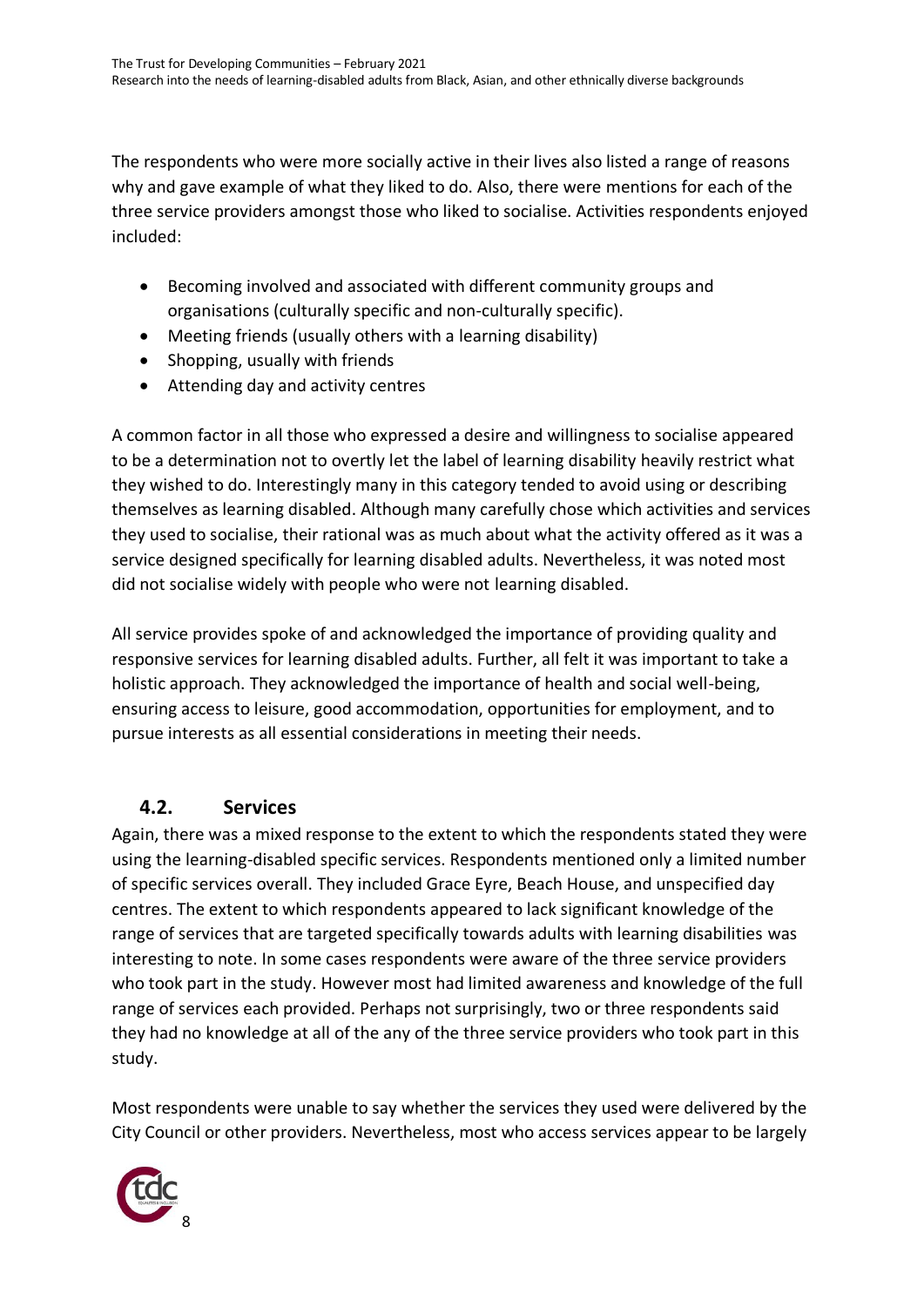satisfied with the services they used. It is worth stating that overall, the level of use across these respondents to the range of services appeared to be relatively small. A point made by two or three respondents was the perception that the services available were primarily targeted at those with mild to moderate learning disabilities. One or two respondents with more complex needs felt there were few if any suitable services that offered opportunities for interesting or engaging activities or broad social engagement.

In contrast, the service providers to the study collectively offered a comprehensive range of activities. These included arts activity, sports events, leisure pursuits, friendship and buddying opportunities, employment, volunteering opportunities and options to engage in special interest groups. Overall, the three service providers were focused on supporting greater autonomy and options for a more varied lifestyle for all learning-disabled adults. However, except for supported living services, the service provider respondents also acknowledged there were too few services for learning disabled adults with complex or profound needs.

For the service provider respondents whose core provision was care and support for independent living/housing most of their service users were said to be referrals from social services. However, collectively this group also stated their service users could typically be self-referrals – especially those with direct payments, they had come to them via word-ofmouth recommendation and the respective marketing and promotions of the providers. At this point, these respondents acknowledged that the marketing was not attracting adults from ethnically and culturally diverse communities to their services at the levels they would expect given the population size of these communities in Brighton.

#### **4.3. Ethnically and culturally specific services**

When asked 'Should services be made available that specifically reflects the needs of people from an ethnic or culturally diverse backgrounds?' most were reluctant to give a definitive answer. The interviews explored the extent to which areas of discussion, experiences and circumstances of the respondents were related to their race and ethnicity as opposed to the main barriers in their lives being caused by their learning disability. When asked directly, most respondents were ambivalent or unambiguous. For many there seemed to be a reluctance or uncertainty that problems they experienced in their lives tended to be because of their race/ethnicity. The nature of the ambivalence was not easy to determine. However, there was amongst some respondents a definite sense of not wishing to add to their complexities of their lives by expressly bringing in issues concerning race and racism. Where perhaps this differed was amongst the respondents whose first language was not English. Moreover, the concern regarding race and ethnicity appeared to be more of an issue with the parents of these adults than the adults themselves. However, many

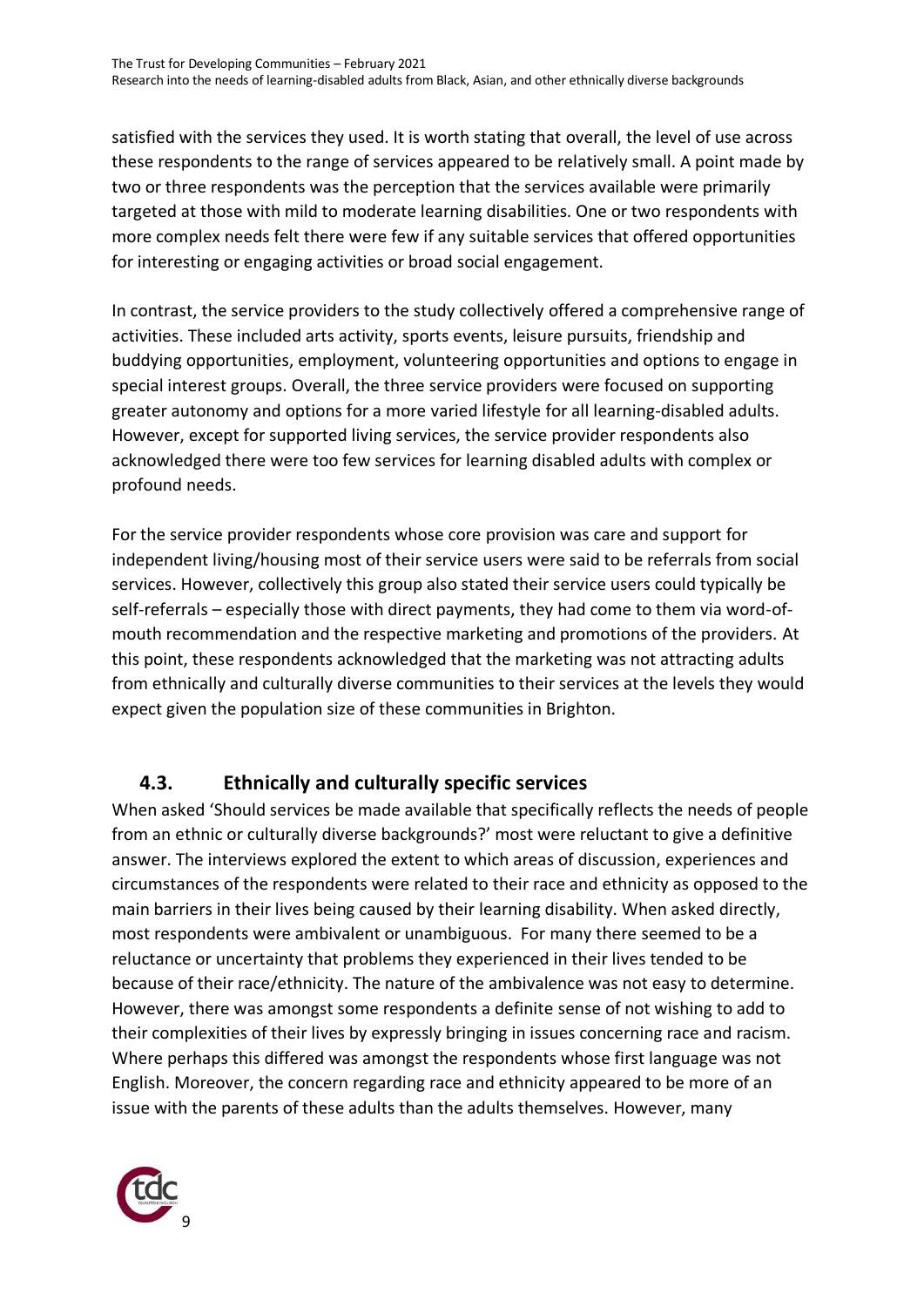respondents expressly stated that they did not feel their race or ethnicity had any impact on the services they accessed or were offered and available to them.

Nevertheless, there was agreement amongst all respondents that when services are being planned, decision makers should take into consideration cultural factors and sensitivities of people from ethnically diverse backgrounds. It was felt that there should be options for all adults from ethnically and culturally diverse backgrounds to access services and support that specifically reflects their cultural needs and sensitivities. Again, this view was more pronounced when it was related to those families whose first language was not English.

The service provider respondents also expressed the view that consideration should be given to the needs of ethnically and culturally diverse people with learning disabilities. However, given the relatively low numbers of people from these backgrounds accessing their services, they currently did not have specific services that reflected ethnic or cultural factors or sensitivities.

The relative absence of adults with learning disabilities from Black, Asian and other ethnically diverse backgrounds was a concern for all service provider respondents. Most were unclear why there were so few people from diverse communities using their services. However, there was a strong feeling that low levels of awareness were more of a factor than specific decisions based on race and ethnicity. Although, this was not to conclude race and ethnicity was in no way a factor in low engagement. One or two of the service provider respondents felt addressing the issues of low engagement of ethnically and culturally diverse learning-disabled adults with services would require support and initiatives from the City Council.

### **4.4. Perceptions of future services**

When asked what services respondents wished to see in the future, not all respondents felt they could give an answer. Many were unaccustomed to being asked for their opinion on matters that they are used to others being responsible for. For some their limited awareness and use of existing services prompted general and unspecific responses. They included,

- Create greater awareness and understanding of learning-disabled people amongst the public to foster a more inclusive society.
- Group activities and more engagement opportunities with other learning-disabled people.
- Guidance to understand the services and the social care system specially from the perspective of Black, Asian, and diverse communities.
- Parents' groups supporting those with young children.
- Information on services available in other languages.

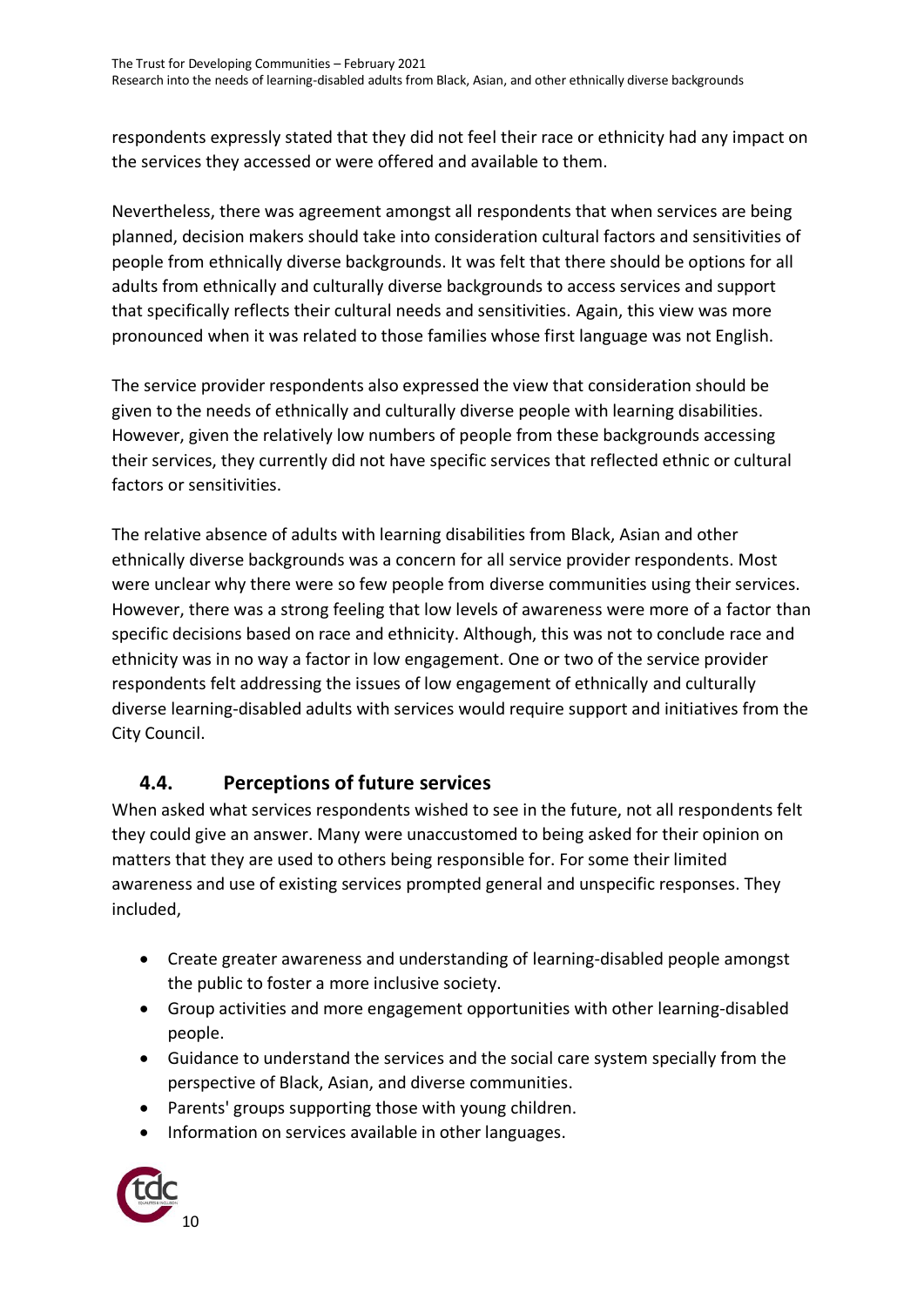- Services that support mental health wellbeing.
- Access to support and (support) workers who are able to speak the different language of learning-disabled service users and their families/carers.
- Reduce risk of social isolation by having more interventionist services, that put the rights and the needs of the person with learning disabilities ahead of all other consideration.
- Greater more effective work between schools and social services to ensure needs are assessed and understood early.
- Provide more services for people with profound and multiple needs. There are far few services for this group of people.

As stated earlier for some respondents the impact of COVID-19 lockdowns, specifically the restrictions placed on socialising made it difficult for some respondents to consider how they might be able to socialise in the near future.

Overall, learning disabled adults from Black, Asian and ethnically diverse background appear to have accepted the availability and access to services and support. The consultation did not uncover substantive areas of dissatisfaction with services. However, this is possibly because these respondents have a limited approach to the range of services they use, access and are aware of. Largely, the services appear to meet their immediate (but not all) needs. However, their lack of awareness of what other support and services exist for them negates their ability to make significant critical assessments of services and their needs. For most of these respondents, their race and ethnicity do not appear to be at the forefront of their concerns on matters of care and support.

End. February 2020.